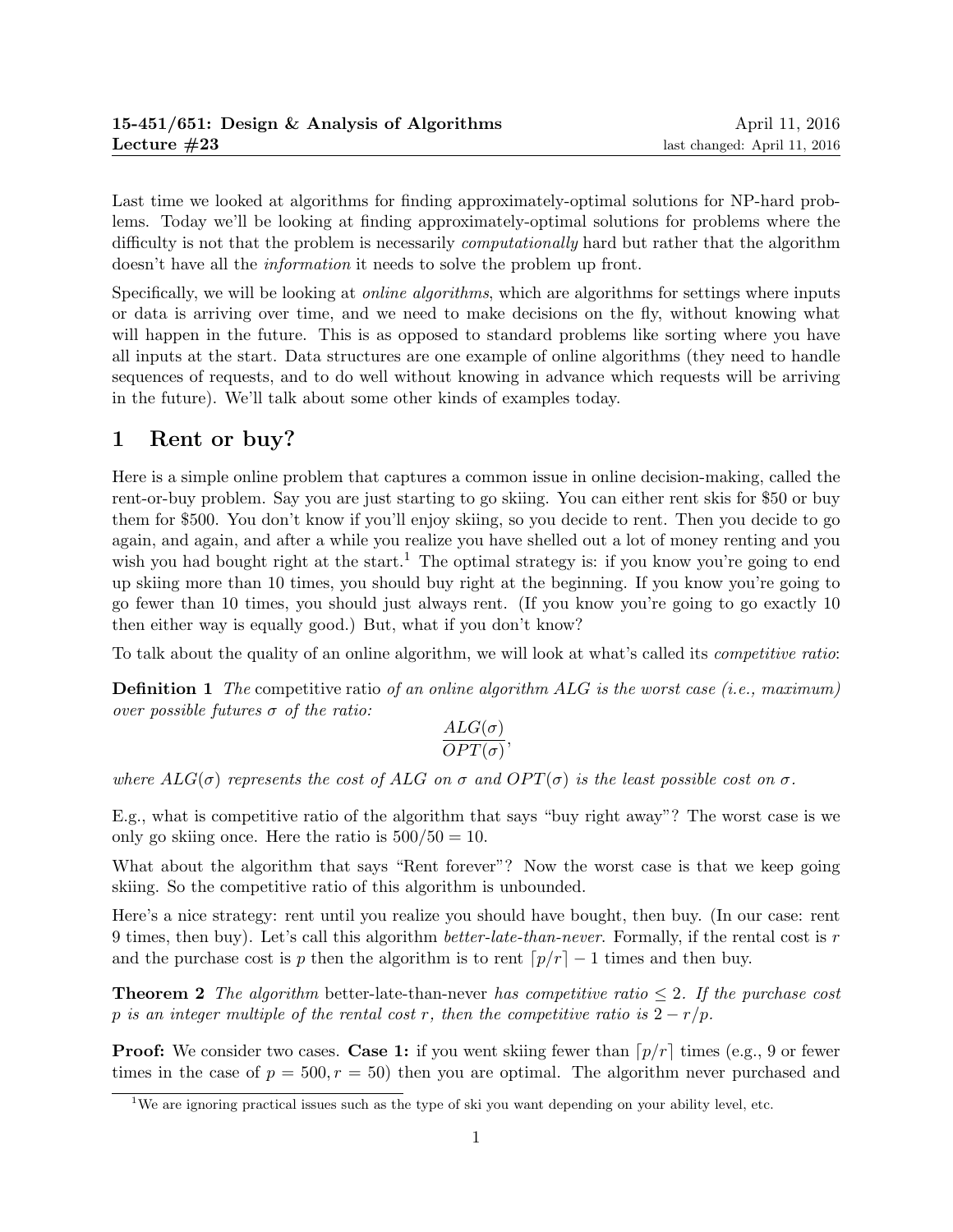OPT doesn't purchase either. Case 2: If you went skiing  $p/r$  or more times, then the optimal solution would have been to buy at the start, so OPT = p. The algorithm paid  $r(\lceil p/r \rceil - 1) + p$ (e.g., \$450 + \$500 in our specific case). This is always less than 2p, and equals  $2p - r$  if p is a multiple of r. In Case 1, the ratio of the algorithm's cost to OPT was 1, and in Case 2, the ratio of the algorithm's cost to OPT was less than 2  $((2p - r)/p = 2 - r/p$  if p was a multiple of r). The worst of these is Case 2, and gives the claimed competitive ratio.

Theorem 3 Algorithm better-late-than-never has the best possible competitive ratio for the skirental problem for deterministic algorithms when p is a multiple of r.

Proof: Consider the event that the day you purchase is the last day you go skiing (this is a legitimate event, since (a) if the algorithm never purchases, we already know its competitive ratio is unbounded, so we may assume a purchase occurs, and (b) the algorithm is deterministic so this occurs after some specific number of rentals). Now, if you rent longer than better-late-than-never, then the numerator in Case 2 goes up (the algorithm's cost is larger) but the denominator stays the same, so your ratio is strictly worse. If you rent fewer times (say you rent  $k$  fewer times than better-late-than-never for some  $k \geq 1$ , then the numerator in Case 2 goes down by kr but so does the denominator, so again the ratio is worse.

### 2 The elevator problem

You go up to the elevator and press the button. But who knows how long it's going to take to come, if ever? How long should you wait until you give up and take the stairs?

Say it takes time  $E$  to get to your floor by elevator (once it comes) and it takes time  $S$  by stairs. E.g, maybe  $E = 15$  sec, and  $S = 45$  sec. How long should you wait until you give up? What strategy has the best competitive ratio?

Answer: wait 30 sec, then take the stairs (in general, wait for  $S-E$  time). This is exactly the *better*late-than-never strategy since we are taking the stairs once we realize we should have taken them at the start. If elevator comes in less than 30 sec, we're optimal. Otherwise, OPT = 45. We took 30+45 sec, so the ratio is  $(30 + 45)/45 = 5/3$ . Or, in general, the ratio is  $(S - E + S)/S = 2 - E/S$ .

You may have noticed this is really the *same* as rent-or-buy where stairs=buy, waiting for E time steps is like renting, and the elevator arriving is like the last time you ever ski. So, this algorithm is optimal for the same reason. Other problems like this: whether it's worth optimizing code, when your laptop should stop spinning the disk between accesses, and many others.

When  $E \ll S$ , this is very close to being 2-competitive. As you saw in HW#4, you can do better by randomization. Indeed, even in the case where  $E \ll S$ , you can get close to  $\frac{e}{e-1}$ -competitiveness using the zero-sum game approach from the problem of waiting for the bus.

### 3 An aside

Interesting article in NYT Sept 29, 2007: Talking about a book by Jason Zweig on how people's emotions affect their investing, called "Your money and your brain":

"There is a story in the book about Harry Markowitz, Mr. Zweig said the other day. He was referring to the renowned economist who shared a Nobel for helping found modern portfolio theory and proving the importance of diversification.... Mr. Markowitz was then working at the RAND Corporation and trying to figure out how to allocate his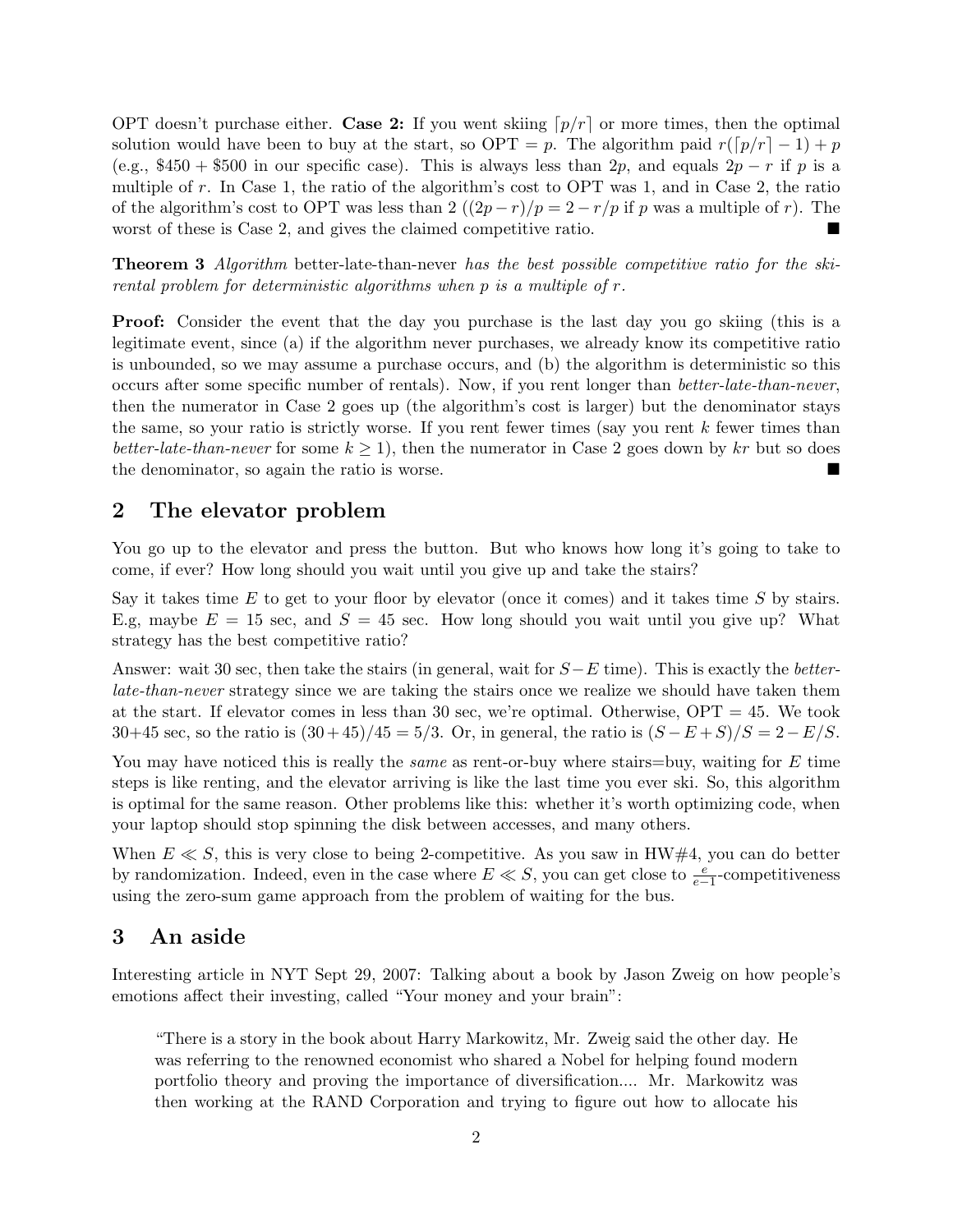retirement account. He knew what he should do: I should have computed the historical co-variances of the asset classes and drawn an efficient frontier. (That's efficient-market talk for draining as much risk as possible out of his portfolio.)

But, he said, I visualized my grief if the stock market went way up and I wasn't in it or if it went way down and I was completely in it. So I split my contributions 50/50 between stocks and bonds. As Mr. Zweig notes dryly, Mr. Markowitz had proved incapable of applying his breakthrough theory to his own money."

So, he wasn't applying his own theory but he was using competitive analysis: 50/50 guarantees you end up with at least half as much as if you had known in advance what would happen, which is best possible Competitive Ratio you can achieve.

## 4 List Update

This is a nice problem that illustrates some of the ideas one can use to analyze online algorithms. Here are the ground rules for the problem:

- There's a list of n items. (For simplicity we fix n). The positions in the list are numbered  $1, 2, \ldots, n$ . Position 1 is the front of the list. The initial ordering of the items in the list is the same for any algorithm.
- An item x can be accessed. The operation is called  $\texttt{Access}(x)$ . The cost of the operation is the position  $i$  of  $x$  in the list.
- After doing an access, the algorithm is allowed to rearrange the list by doing swaps of adjacent elements. The cost of a swap is 1.

So an on-line algorithm is specified by describing which swaps are done after an element is accessed. (Without loss of generality we can give off-line optimum algorithm the power to do its sawps any time it wants, and not associate them with any particular access.)

The goal is to devise and analyze an on-line algorithm for doing all the accesses  $\text{Access}(\sigma_1)$ ,  $\text{Access}(\sigma_2)$ ,  $\text{Access}(\sigma_3)$ , ... with a small competitive factor.

Here are several algorithms to consider.

- Do Nothing: Don't reorder the list.
- Single Exchange: After accessing x, if x is not at the front of the list, swap it with its neighbor toward the front.
- Frequency Count: Maintain a frequency of access for each item. Keep the list ordered by non-increasing frequency from front to back.
- Move To Front (MTF): After an access to an element x, do a series of swaps to move x to the front of the list.

It's easy to construct sample sequences to show that Do Nothing, Single Exchange and Frequency Count have competitive factors that are  $\Omega(n)$ .

Theorem 4 MTF is a 4-competitive algorithm for the list-update problem.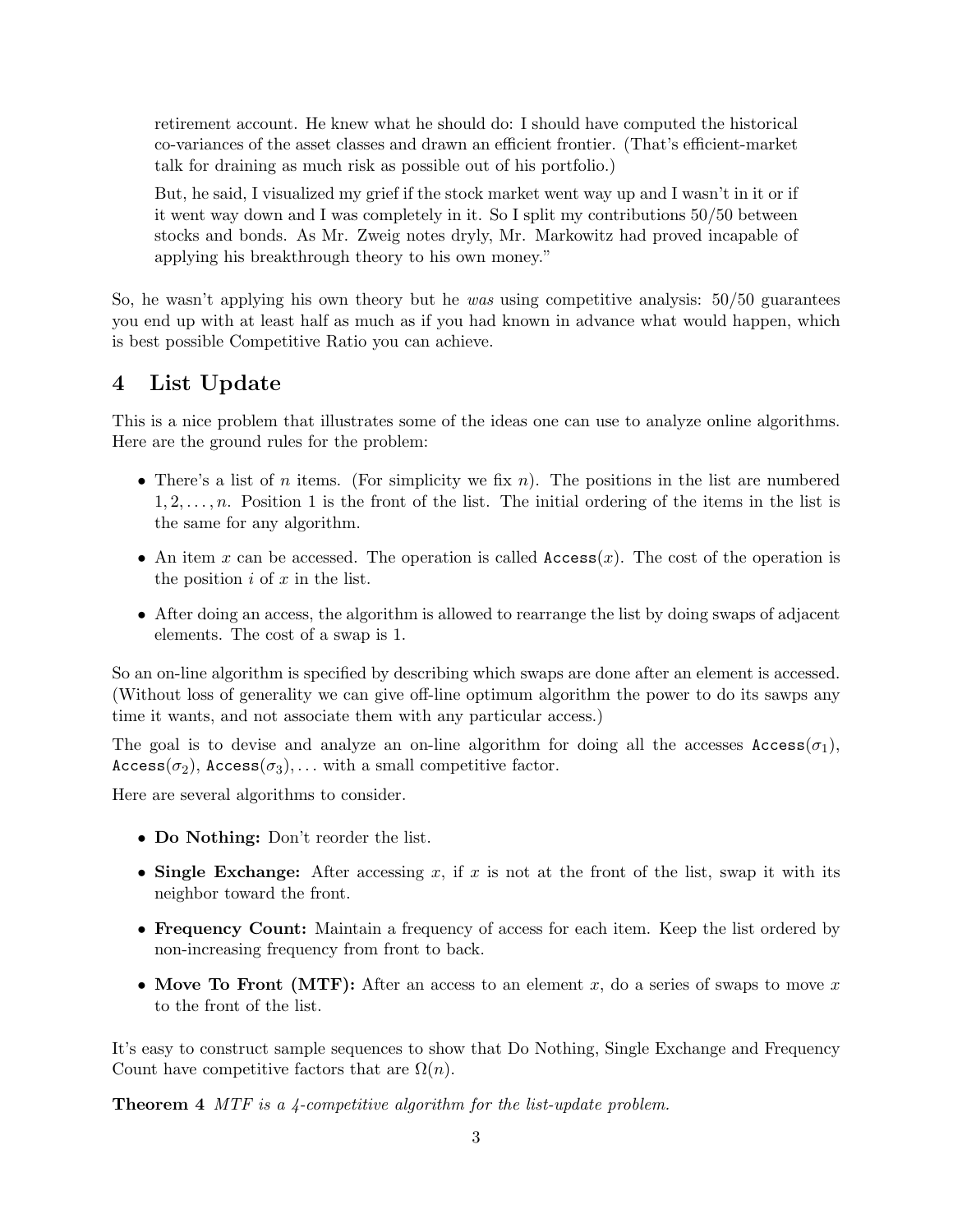**Proof:** We'll use the potential function method. There will be a potential function that depends on the state of the MTF algorithm and the state of the "opponent" algorithm  $B$ , which can be any algorithm, even one which can see the future. Using this potential, we'll show that the amortized cost to MTF of an access is at most 4 times the cost of that access to B.

What is the potential function Φ? Define

 $\Phi_t = 2 \cdot (\text{The number of inversions between } B$ 's list and MTF's list at time t)

Recall that an inversion is a pair of distinct elements  $(x, y)$  that appear in one order in B's list and in a different order in MTF's list. It's a measure of the similarity of the lists.

We can first analyze the amortized cost to MTF of  $\text{Access}(x)$  (where it pays for the list traversal and its swaps, but B only does its access). Then we separately analyze the amortized cost to MTF that is incurred when B does any swaps. (Note that in the latter case MTF incurs zero cost, but it will have a non-zero amortized cost, since the potential function may change. To be complete the analysis must take this into account.). In each case we'll show that the amortized cost to MTF (which is the actual cost, plus the increase in the potential) is at most 4 times the cost to B.

For any particular step, let  $C_{MTF}$  and  $C_B$  be the actual costs of  $MTF$  and B on this step, and  $AC_{MTF} = C_{MTF} + \Delta\Phi$  be the amortized cost. Here  $\Delta\Phi = \Phi_{new} - \Phi_{old}$  is the increase in  $\Phi$ . Hence observe that  $\Delta\Phi$  may be negative, and the amortized cost may be less than the actual cost. We want to show that

$$
AC_{MTF} \le 4 \cdot C_B
$$

We can then sum the amortized costs, which would equal the actual cost of the entire sequence of accesses to MTF plus the final potential (non-negative) minus the initial potential (zero). This would be the four times total cost of B, which would give the result.

**Analysis of Access** $(x)$ . First look at what happens when MTS accesses x and brings it to the front of its list. Say the picture looks like this:

| -R  | $\begin{array}{ccc} \mathbf{1} & \mathbf{x} & \mathbf{1} \end{array}$ |
|-----|-----------------------------------------------------------------------|
| MTF | $\mathbf{x}$ $\mathbf{r}$                                             |

Look at the elements that lie before  $x$  in MTF's list, and partition them as follows:

$$
S = \{y \mid y \text{ is before } x \text{ in MTF and } y \text{ is before } x \text{ in } B\}
$$

$$
T = \{y \mid y \text{ is before } x \text{ in MTF and } y \text{ is after } x \text{ in } B\}
$$

What is the cost of the access to MTF in terms of these sets?

$$
C_{MTF} = 1 + \underbrace{|S| + |T|}_{\text{find cost}} + \underbrace{|S| + |T|}_{\text{swap cost}} = 1 + 2(|S| + |T|).
$$

On the other hand, since all of S lies before x in B, the cost of the algorithm B is at least

$$
C_B \ge |S| + 1.
$$

What happens to the potential as a result of this operation? Well, here's MTF after the operation: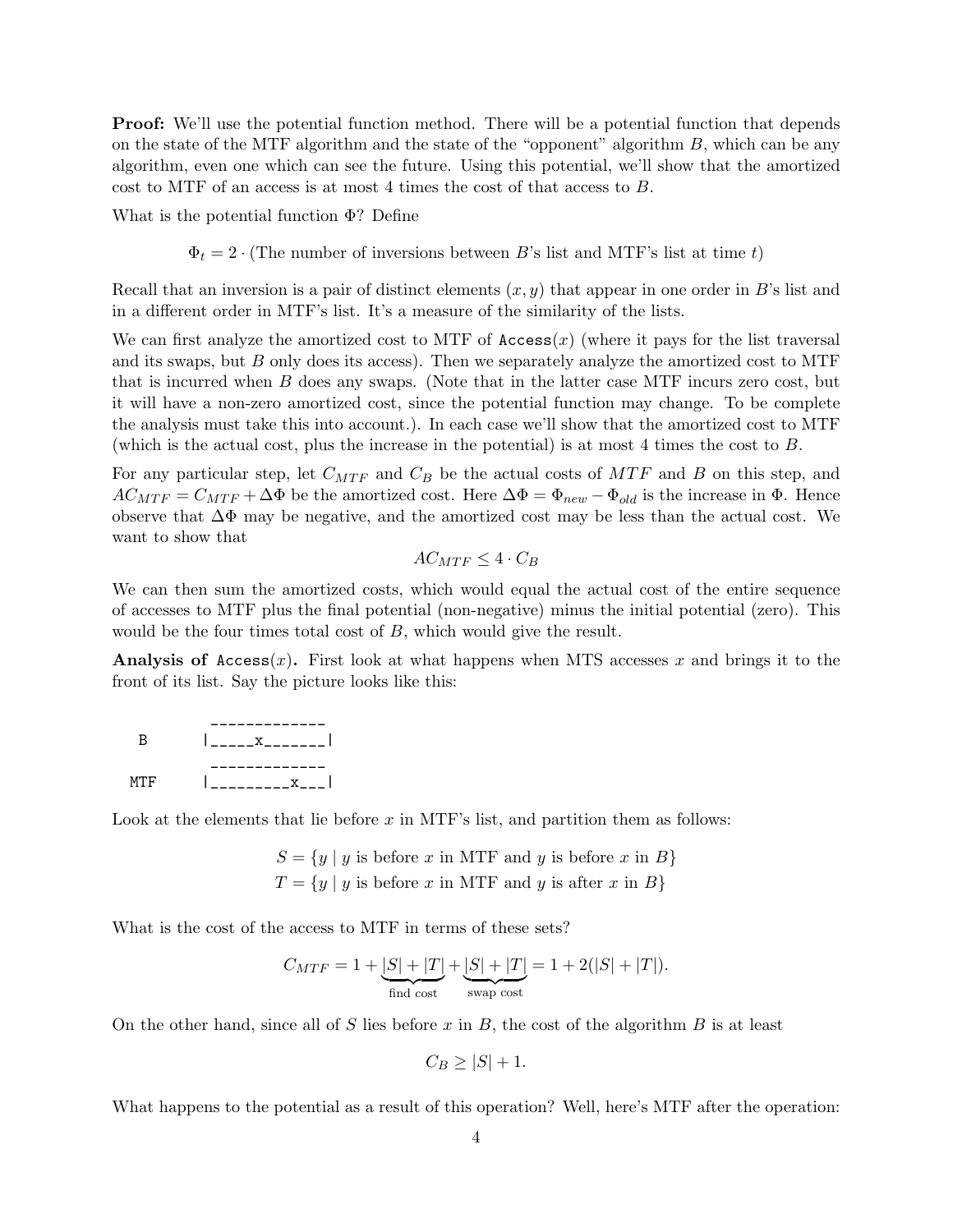| 1. I. H. | . .<br>------- |
|----------|----------------|

The only changes in the inversions involve element  $x$ , because all other pairs stay in the same relative order. Hence, for every element of  $S$  the the number of inversions increases by 1, and for every element of T the number of inversions decreases by 1. Hence the increase in  $\Phi$  is precisely:

$$
\Delta(\Phi) = 2 \times (|S| - |T|)
$$

Now the amortized cost is

$$
AC_{MTF} = C_{MTF} + \Delta(\Phi) = 2(|S| - |T|) + 1 + 2(|S| + |T|)
$$
  
= 1 + 4|S| \le 4(1 + |S|) \le 4 C<sub>B</sub>

This completes the amortized analysis of  $\texttt{Access}(x)$ .

**Analysis of B swapping.** Now we perform all the swaps that B does. We do the analysis one swap at a time. For each such swap, observe that  $C_{MTF} = 0$  and  $C_B = 1$ . Moreover,  $\Delta(\Phi) \leq 2$ , since the swap may introduce at most one new inversion. Hence,

$$
AC_{MTF} \le 2C_B \le 4C_B
$$

Putting the parts together. Summing the amortized costs we get:

Total Cost to MTF + 
$$
\Phi_{final}
$$
 -  $\Phi_{init}$   $\leq$  4(Total Cost to *B*)

But  $\Phi_{init} = 0$ , since we start off with the same list as B. And  $\Phi_{final} \geq 0$ . Hence  $\Phi_{final} - \Phi_{init} \geq 0$ . Hence,

Total Cost to MTF  $\leq 4 \times$  (Total Cost to B).

Hence the MTF algorithm is 4-competitive.

# 5 Paging

In paging, we have a disk with N pages, and fast memory with space for  $k < N$  pages. When a memory request is made, if the page isn't in the fast memory, we have a page fault. We then need to bring the page into the fast memory and throw something else out if our space is full. Our goal is to minimize the number of misses. The algorithmic question is: what should we throw out? E.g., say  $k = 3$  and the request sequence is 1,2,3,2,4,3,4,1,2,3,4. What would be the right thing to do in this case if we knew the future? Answer: throw out the thing whose next request is farthest in the future.

A standard online algorithm is LRU: "throw out the least recently used page". E.g., what would it do on above case? What's a bad case for LRU? 1,2,3,4,1,2,3,4,1,2,3,4... Notice that in this case, the algorithm makes a page fault every time and yet if we knew the future we could have thrown out a page whose next request was 3 time steps ahead. More generally, this type of example shows that the competitive ratio of LRU is at least  $k$ . In fact, you can show this is actually the worst-case for LRU, so the competitive ratio of LRU is exactly  $k$  (it's not hard to show but we won't prove it here).

In fact, it's not hard to show that you can't do better than a competitive ratio of  $k$  with a deterministic algorithm: you just set  $N = k + 1$  and consider a request sequence that always